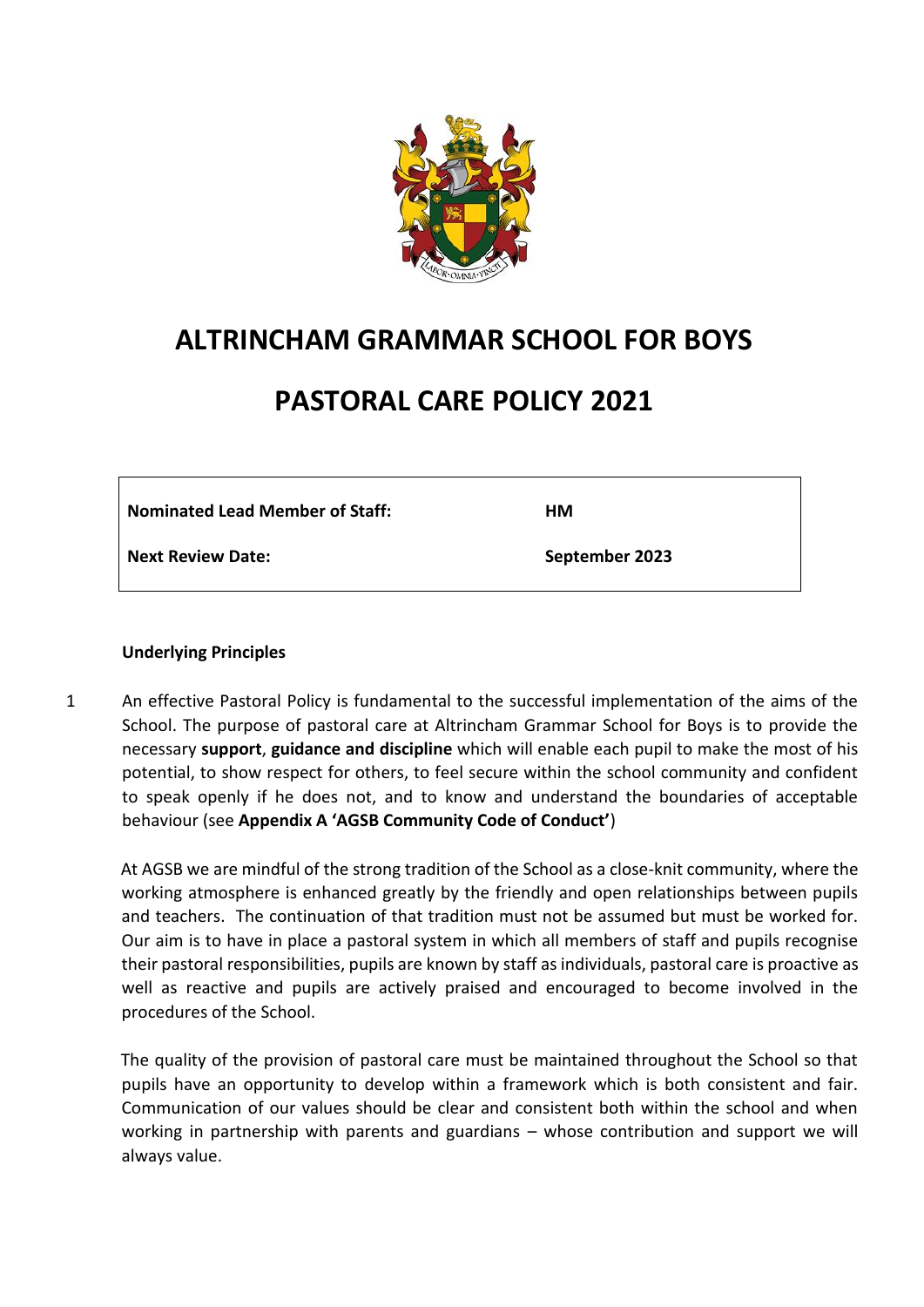On occasion pastoral care needs to be demanding of pupils. We do not subscribe to systems that in the long run promote dependency for we wish to encourage autonomy. Nor will we be tolerant of those who threaten the fundamental principles of respect for persons and property.

Please note that the term 'Parents' as used within the policy, encompasses both Parents and Guardians.

## **2. The Structure of Pastoral Care at AGSB**

## (i) **The foundation of pastoral support is the Form Tutor.**

The Form Tutor is the first point of reference for pupils, parents & subject teachers with concerns about all matters including:

- Behaviour & discipline
- Pupil Welfare
- Pupils' teachers
- Dress and appearance of pupils
- Attendance/punctuality

The Form Tutor has day-to-day responsibility for his or her form group. Over the course of a school year (and in some cases 2 to 3 school years) the Form Tutor will come to know the personalities, characters and aspirations of those pupils better than any other member of staff. Form Tutors will deal with the full range of issues that arise within the tutor group, communicate with parents and maintain the records of significant development for each pupil. They are in constant contact with their Head of Year who will work with the Form Tutors to provide support, help resolve issues etc., as appropriate.

Form Tutors meet with their form every day and on at least two occasions a week will have a 20 minute period to focus on pastoral issues. These may include:

- Holding a structured discussion on the school's 'Thought for the Week'
- Discussing with individual pupils, matters relevant either to academic or personal progress.
- Congratulating and rewarding individual pupils for excellent effort or standards of work, both in and out of school.
- Ensuring that pupils' uniform and appearance is in accordance with the School's policy

Form Tutors may, at times, need to spend more time with individual pupils and their parents. Heads of Year will be informed of any such developments and may also attend the meetings in order to offer support and guidance.

(ii) The role of the **Head of Year** focuses both on day to day issues for pupils in that year and with thinking in broader terms about the personal and academic development of each pupil. The Head of Year will ensure that there is a consistency of approach amongst the Form Tutors in his/her year and will also co-ordinate his/her approach with those of other Heads of Year in the School. Heads of Year also liaise with the Special Educational Needs Co-ordinator (SENDCO) and with the Deputy Head as appropriate, and will make use of, and disseminate to, Form Tutors' data on pupil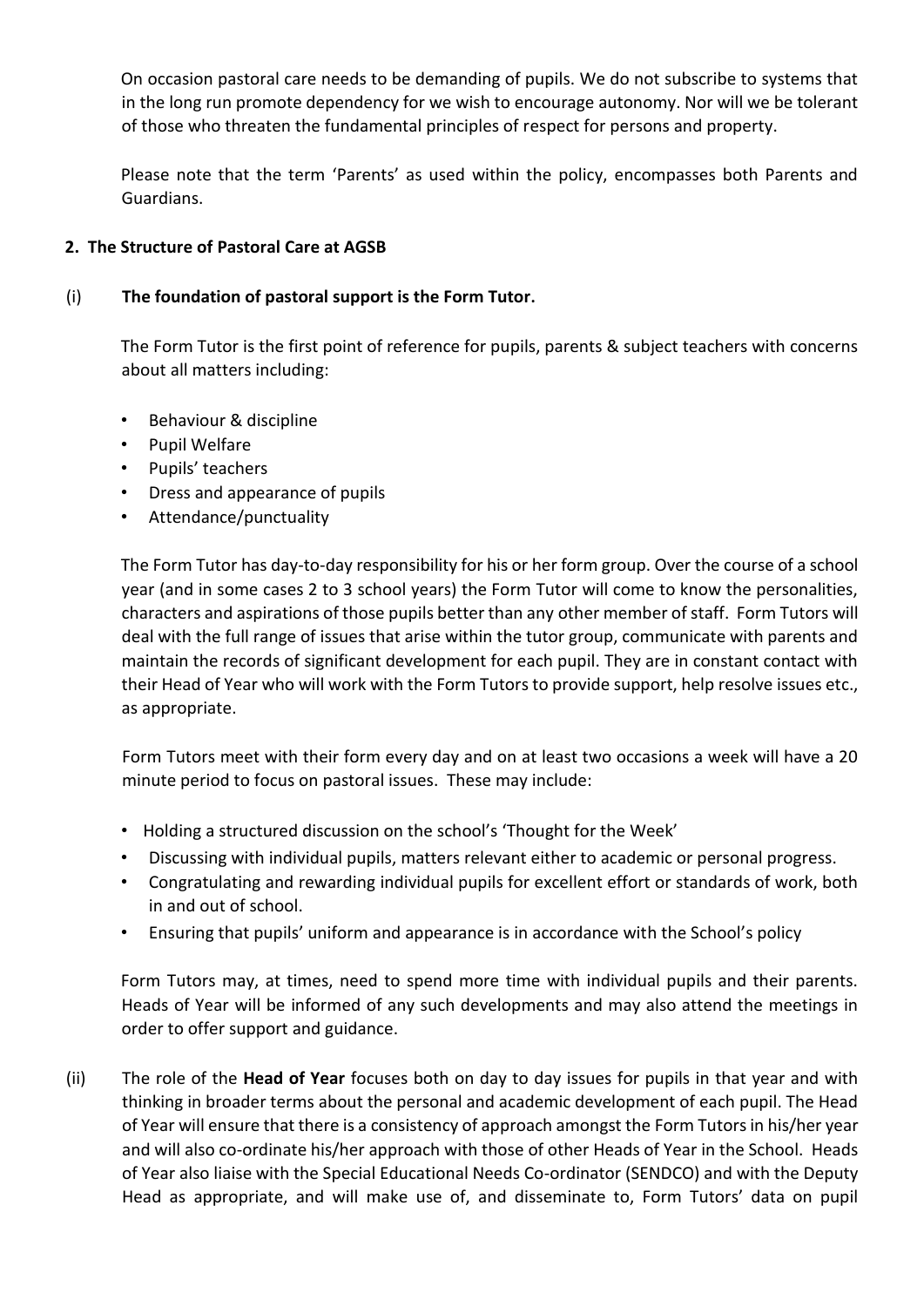performance, as relevant. The Head of Year 7 works closely with primary schools to ensure that the transition between Year 6 and Year 7 is as smooth as possible for the boys.

(iii) The Whole School Pastoral Policy is co-ordinated by the **Deputy Head Master**. He meets regularly with the Heads of Year both individually and as a team, providing guidance and support. The Deputy Head is always involved with any serious issues within the School, such as bullying, or the use of racist, homophobic or misogynistic language, fighting or theft.

## **3. The Referral System – monitoring of pupil progress.**

- (i) One of the most important functions of the pastoral system is the monitoring of the academic progress of pupils. It is important to draw clear distinctions between different types of difficulties that might occur. Academic/work related concerns will initially be dealt with in a different way from matters of behaviour/discipline, pupil welfare or dress and appearance.
- (ii) For some students, their lack of progress can be the result of more specific educational circumstances and/or needs. In this instance, the Head of Year/Deputy Head may seek the advice and support of the SENDCO in seeking a possible way forward (see SENDCO Policy). Specific help may be arranged for the pupil to assist progress; for example, he may receive advice on organisational matters or he may be provided with extra subject tuition/work if the problem relates to difficulties with a specific subject. The School attaches particular importance in these cases to regular communication with parents and usually before action is taken parents will be invited to discuss the situation and the proposed remedies with School.
- (iii) **Academic/work related concerns are initially the responsibility of subject teachers and their Heads of Department.** Pupils who underperform against the expectation of a subject teacher through lack of effort or engagement will, in the first instance, be warned by the subject teacher and may be required to serve detentions given by him/her. If the problem persists, a referral may be made by the subject teacher to the Head of Department. It may only be necessary for the Head of Department to warn the pupil in order to support the subject teacher, however, if the problem persists the main remedy is a **departmental detention** – run by the department on a rotational basis or by the Head of Department.
- (iii) In some cases, a pupil's underperformance in one subject is often a symptom of more general problems across a range of subjects. Heads of Year are able to identify any such patterns by monitoring the number of referrals for a specific pupil from different subject teachers over a short period of time, or through formal reviews i.e. 'snapshots' or gradings at the end of each term or through written reports.
- (iv) Pupils with several subject referrals or poor grades/reports fall within the responsibilities of Form Tutors and Heads of Year. **Departmental detentions will not normally be appropriate in these cases.** Instead they will be monitored according to the nature and seriousness of the problem faced with the pupil. At each level parents will be informed and involved in the process:
	- **Level 1** A Form Tutor may instigate **a report sheet** where the boy will be expected to hand the sheet to his subject teachers at the start of each lesson. A Form Tutor may place a boy on report for academic / organisational issues or for concerns about his behaviour / attitude. It is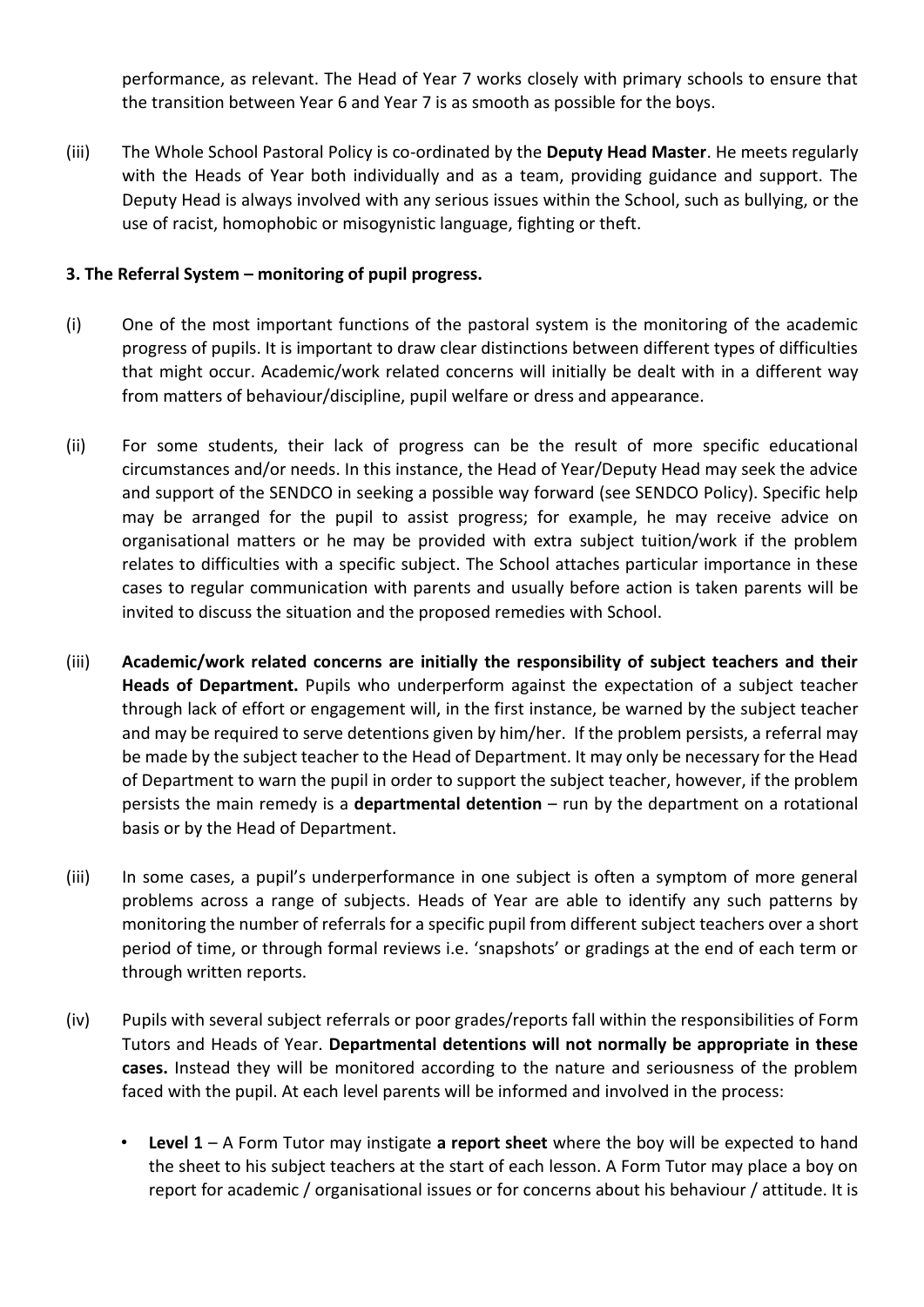recognised that sometimes issues of behaviour/academic work overlap so the Form Tutor will assess which report sheet is the most appropriate to use

- **Level 2** If there is no progress at Level 1, the Head of Year, after consultation and in collaboration with the Form Tutor, will instigate a **Head of Year report.** This is a more detailed booklet which the pupil gives to his subject teacher at the beginning of each lesson. Targets are set and written at the front of the booklet. At the end of each lesson both the pupil and the teacher make a judgement on the behaviour/attitude of the pupil whilst in that lesson. The teacher gives a comment/score at the end of each lesson and relates it to the targets set.
- **Level 3** Any pupils who have not made sufficient progress and improvement will be seen by the **Deputy Head Master.** It is to be expected that pupils requiring this level of monitoring may be asked to stay behind after School in order to complete homework and receive guidance from the Deputy Head. At this level very precise expectations about the pupil's behaviour/attitude/personal organisation will have been established. Contact with home is a likely course of action here to engage parents and get their support in helping their son get back on track. (This course of action may also take place at Level 2 if the Head of Year feels that this would be appropriate).

There is no compunction to follow the suggested protocol outlined above if it is not appropriate. This is at the discretion of the Head of Year/Deputy Head.

## **4. Pastoral Care during Non–Teaching Time**

- (i) Pastoral Care is not confined to times when pupils are in lessons. It is necessary both for their safety and wellbeing that good order be maintained throughout the school day. The School addresses this issue in a number of ways:
	- Before School Members of staff are on duty between 8.25 a.m. and 8.40 a.m. (during COVID procedures this is 8.15 -8.35 at various points around School), patrolling the corridors, the School dining hall and supervising the North and South play areas.
	- **Break time –** 11 a.m. 11.20 a.m. The School is closed to pupils at break time unless the weather is unsuitable. Two members of staff supervise the dining hall and another two supervise the North and South play areas.
	- **Lunchtime –** two members of staff supervise the Dining Hall and 'The Grammar' (used by Year 10/11). In addition, there are at least two senior members of staff are on duty elsewhere within the school.
- (ii) School Prefects play a significant supervisory role in the school, helping to clear the building at break time and lunchtime. They are also on duty at entrance/exit points to ensure the building remains clear. One prefect supervises a private study room at lunchtime (this provision has not applied during COVID for 'bubbling' purposes).
- (iii) Many members of staff are also in school during the lunch period running / assisting with clubs and societies, teaching extra lessons and spending time in their form rooms. Their presence in the building also helps to ensure the safety and wellbeing of pupils (this provision has not applied during COVID for 'bubbling' purposes).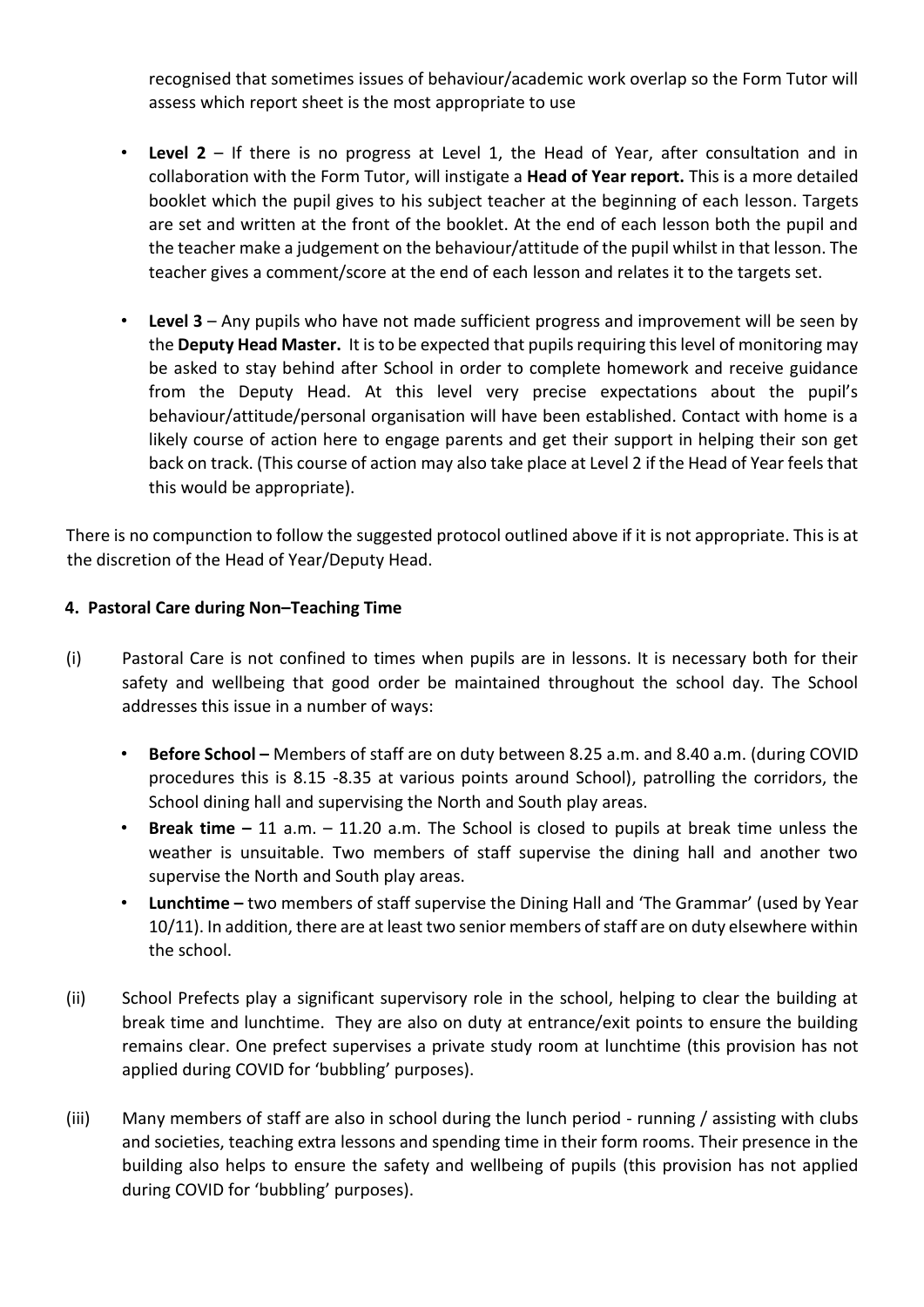#### **5. Educational Advice and Support**

- (i) The School attaches importance to the nature and the quality of the advice it gives to pupils at different stages of their School careers:
	- Making GCSE choices
	- Entry to the  $6<sup>th</sup>$  Form and choice of A' levels
	- Applying for entrance to Higher Education
	- Seeking employment
- (ii) **Making GCSE choices –** the School offers general advice during PSHE lessons. A school booklet sets out detailed guidance and an Options evening is held for parents, following the publication of the booklet. Advice is also given to pupils and parents individually at the Parents Evening, which follows soon after the Options Evening, and this is another forum for discussion with specific subject teachers and the Careers Adviser. The Head of Careers will also have discussions with individual pupils on request (during COVID much of this provision has been 'virtual').
- (iii) Similar provision is made for **entry into the Sixth Form**. General advice is given during PSHE and a School booklet sets out detailed guidance. An evening is held for parents soon after the publication of the booklet. The Careers Adviser meets with pupils who wish to do so during the Spring Term, providing advice and guidance. Most pupils stay on into the Sixth Form and, so that each pupil makes a realistic choice of AS/A2 subjects, pupils will be required to receive the support of the relevant subject teachers before an option choice is agreed to. These discussions are designed to ensure that each pupil carefully assesses his options and fully understands what will be required of him if he is to study a subject to A level.

**Entrance to Higher Education** – extensive advice is given to Sixth Formers, and this is co-ordinated by the Head of Sixth Form. In Year 12, several Key Skills sessions are devoted to the advantages and disadvantages of University entrance and the procedures involved. All Year 12 pupils also attend a Higher Education Convention and their parents are invited to a Higher Education Evening at the School in April. The School holds its own Oxbridge evening in April, to which students from other Schools are also invited (during COVID much of this provision has been 'virtual').

- (iv) The School offers extensive advice on UCAS personal statements and on the suitability of University choices. Practice interviews are offered to students on request and all Oxbridge Candidates receive practice interviews, either within the School or through a reciprocal arrangement with other local Schools.
- (v) The School recognises the importance of advice following the publication of AS and A2 examination results and School is open after the publication of results in August in order to assist all pupils to gain entry to Higher Education, even if their results are not as required. A growing number of students take a Gap year and re-apply and the HE/UCAS Co-ordinator at School supports these Year 14 students.
- (vi) (Each year a number of pupils in Year 11 and students in the Upper Sixth choose to go into employment or explore Further Education possibilities. All pupils receive careers guidance through PSHE/Citizenship lessons. Pupils who require more specific advice will receive at least one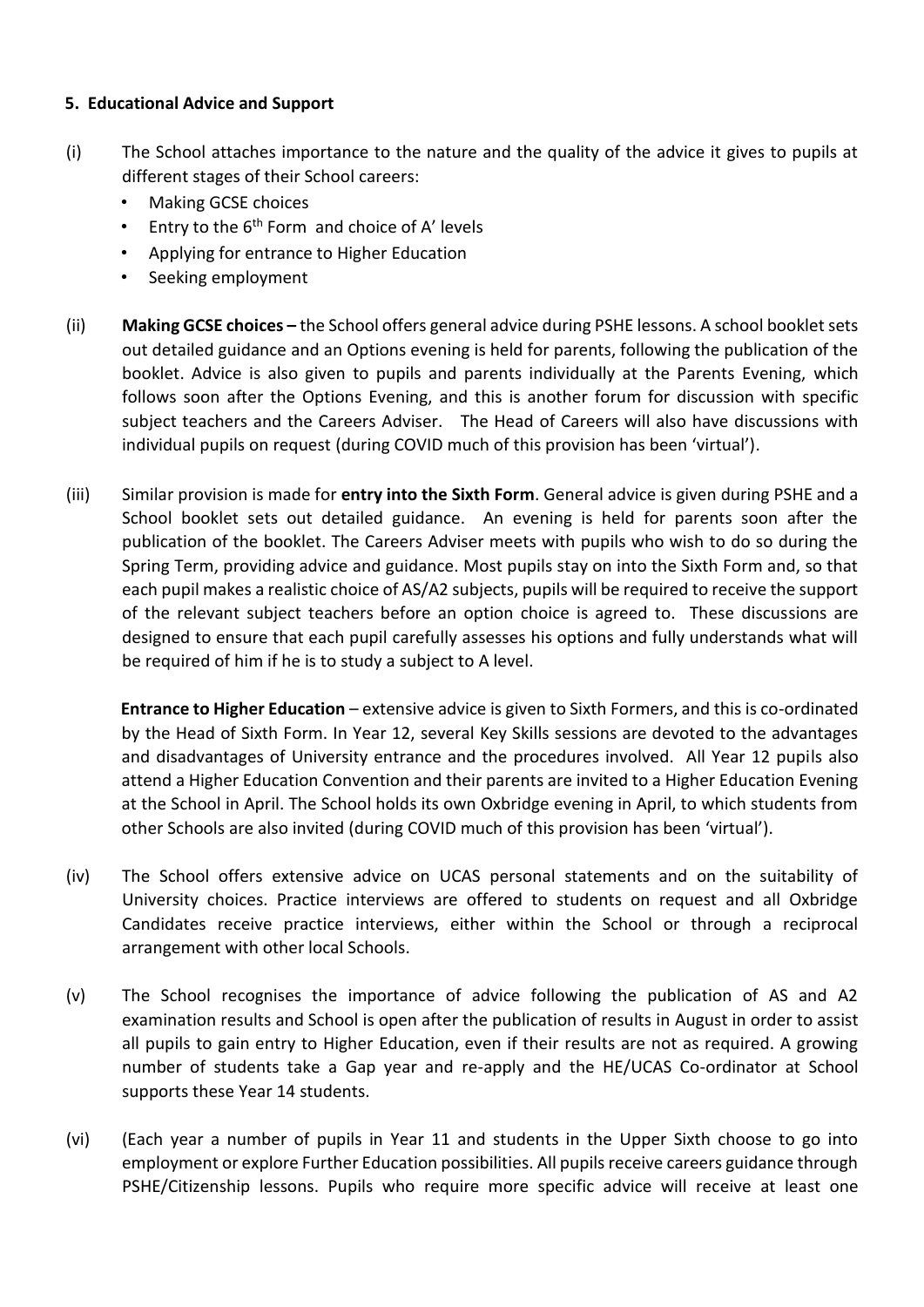interview with the Careers Adviser. Those who decide to seek employment or to enter Further Education benefit from these interviews by receiving guidance on application procedures or discussing current employment and training vacancies.

#### **6. Communication with Parents**

- (i) Good communication is vital in developing a professional partnership between home and School. The School attaches great importance to the nature and quality of communication with Parents and assesses carefully which method of communication is most appropriate for the circumstance - letter, telephone or face to face. Staff are sensitive to the commitments and concerns of parents, just as parents appreciate and recognise the busy lives of teaching staff.
- (ii) The range of home/school communication is extensive:
	- The Home/School Agreement.
	- A bi-weekly email newsletter.
	- A detailed School report is sent to all parents, annually.
	- Termly Grade Sheets are sent out to all year groups.
	- 'Snapshots' on academic progress and organisational matters can lead to contact with parents if there is a cause for concern in the Lower and Upper School.
	- Parent and student consultation evenings for all years.
	- A range of Pastoral/subject monitoring reports (see the referral system)
	- The School Website
	- The Show My Homework App for homework, rewards and sanctions
	- The telephone and email are used to keep parents informed. Heads of Year are in touch quickly if there is a serious matter.

While we would like to believe that all parental enquiries, requests and letters of concern will be responded to promptly, given human nature, sometimes we may well fall short of this ideal. If you find this to be the case please contact Mr Hall, Deputy Head via the School Office.

#### **6. External Support**

There are a range of **Outside Support Agencies** that are available to support the School, its pupils and parents e.g. Trafford's Educational Welfare Officer (EWO) and Educational Psychologist and the Child Protection Agency.

- (i) The Deputy Head liaises with the **EWO** to discuss relevant issues affecting pupils' attendance. The EWO will visit a pupil's home and provide additional support as required, over and above that which the School can offer.
- (ii) **The School Counsellor** is in School two days a week and pupils can request confidential, face to face meetings with her to discuss any issues or concerns, whether they be school related or not. She will provide support and guidance as appropriate. Pupils will always be encouraged by the Counsellor to talk to their parents and inform them of their self-referral to the Counsellor.